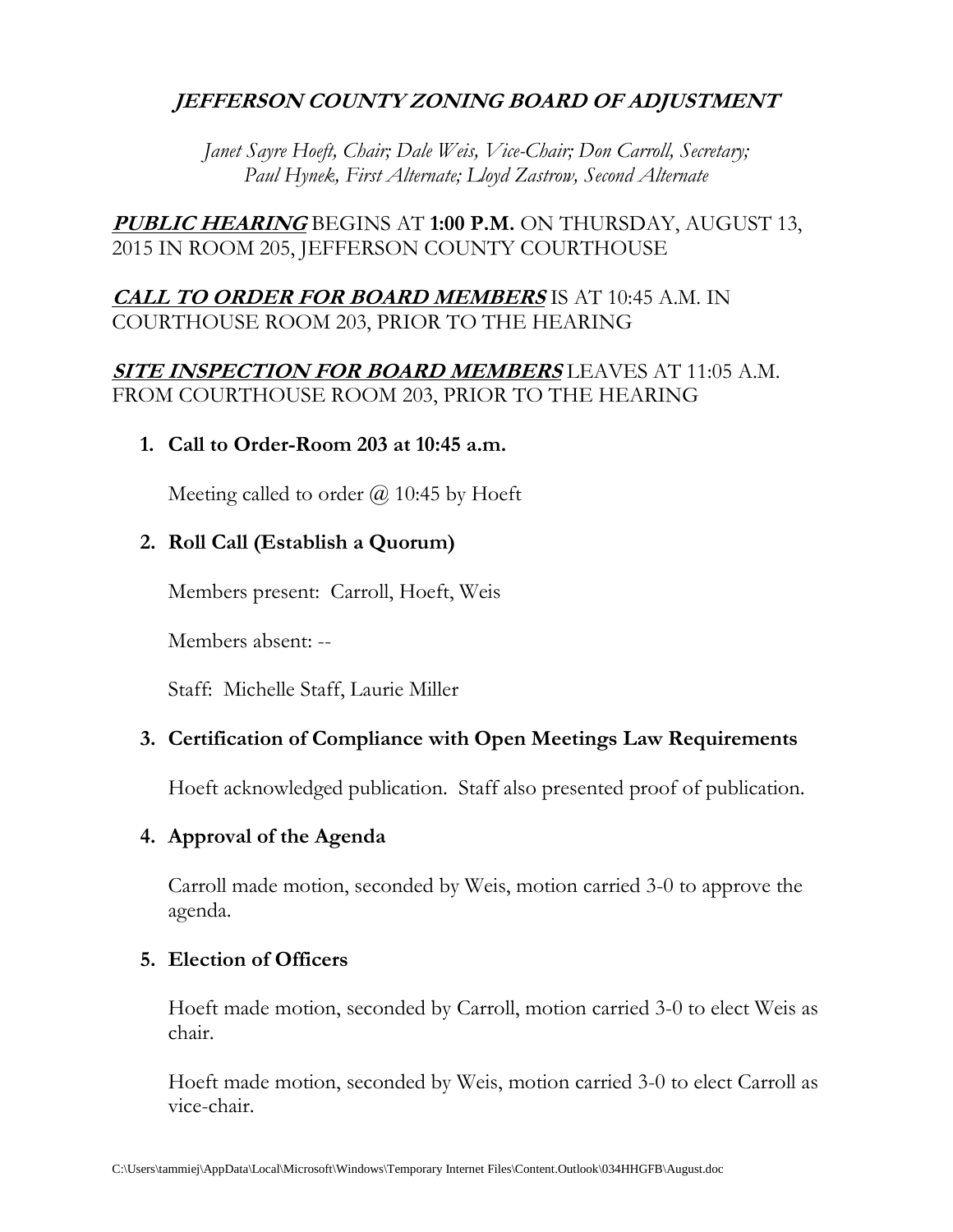Weis made motion, seconded by Carroll, motion carried 3-0 to elect Hoeft as secretary.

# **6. Approval of July 9, 2015 Meeting Minutes**

Carroll made motion, seconded by Hoeft, motion carried 3-0 to approve the July 9, 2015 meeting minutes.

# **7. Communications**

Staff noted that there were changes to the state budget which Lynn Markem's position was reduced. The result is that they will be scaling down the trainings and publications. They are working on making alterations such as possible web trainings, etc…. because of the reduction in hours for Lynn.

# **8. Public Comment -** None

# **9. Discussion and Possible Action on State Statute 59.692(4)(b) Regarding Request from Board of Adjustment for DNR Opinions on Variances**

Staff read the change in State Statutes into the record and explained. She noted that the DNR has always been contacted of any upcoming petitions, and the Board can continue to request input from them.

Weis made motion, seconded by Carroll, motion carried 3-0 to continue the practice of getting DNR's opinion on petitions before the Board.

There was discussion on Shoreland Zoning regulations. Staff noted they are currently in a holding pattern for possible changes. The Board noted that they would like to be notified so they have the opportunity to attend when there are listening/work sessions scheduled.

# **10. Discussion and Possible Recommendation Regarding Variances Required for Temporarily Allowing Two Principal Dwelling Unit Structures on a Property While One is Under Construction**

Hoeft noted that this was something that the Board keeps running into again and again, and felt that it could be handled by staff. Carroll commented that the Board can place conditions or restrictions on these requests, and they are also getting input from the towns. There may be a legal problem. He felt it was important to get the towns involved, and the staff may have legal issues to contend with. Weis noted that enforcement ability could be given to the staff. He suggested that they may have to sign a legal document and have it recorded.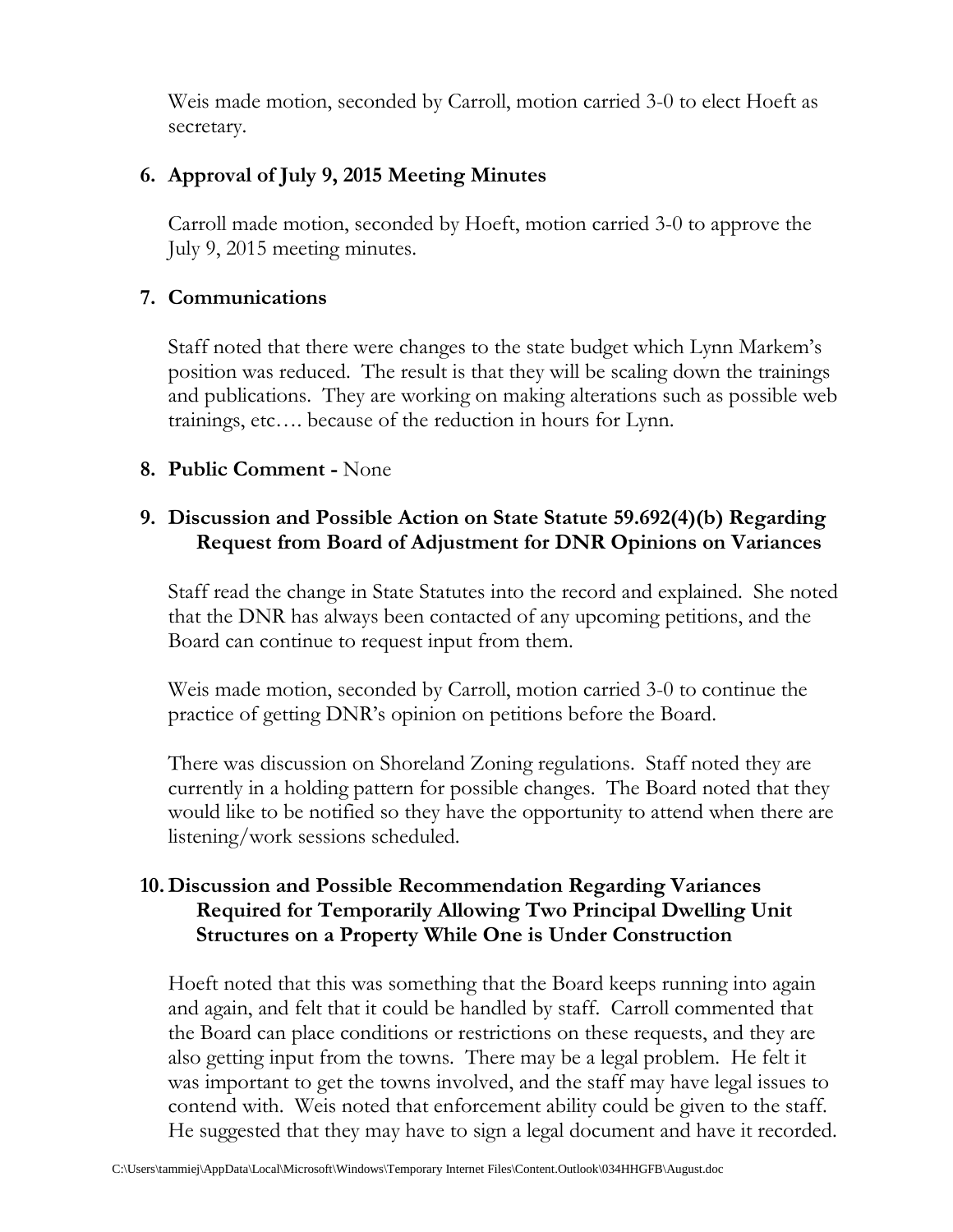Hoeft questioned why the conditions couldn't be made part of the ordinance. There was further discussion. Carroll noted that there would have to be a legal form of enforcement established. Weis felt it needed a review through ordiance.

The Board would like to request a review by the Planning & Zoning Committee to write an ordinance. Staff explained what that would entail including that a majority of the townships would have to agree to a zoning amendment.

Hoeft felt it could be built into the ordinance. Weis stated there would be enough checks and balances in the system.

Weis made a motion to recommend this be referred to the Planning & Zoning Committee, per the letter submitted by Hoeft, with appropriate safeguards that this issue be written into the ordinance. The motion was seconded by Carroll, and the motion carried 3-0.

The Board noted that they would like to be notified when this is placed on the agenda.

**11. Site Inspections – Beginning at 11:05 a.m. and Leaving from Room 203** V1466-15 – Gina Salmieri, **N6488 Lake Dorothy Lane**, Town of Farmington V1467-15 – Josef Z and Rachel K Locke Klein, **N4220 S Helenville Rd**, Town of Jefferson

### **12. Public Hearing – Beginning at 1:00 p.m. in Room 205**

Meeting called to order  $(a)$  1:00 p.m. by Weis

Members present: Weis, Hoeft, Carroll

Members absent: ----

Staff: Michelle Staff, Laurie Miller

## **13. Explanation of Process by Board of Adjustment Chair**

The following was read into the record by Hoeft: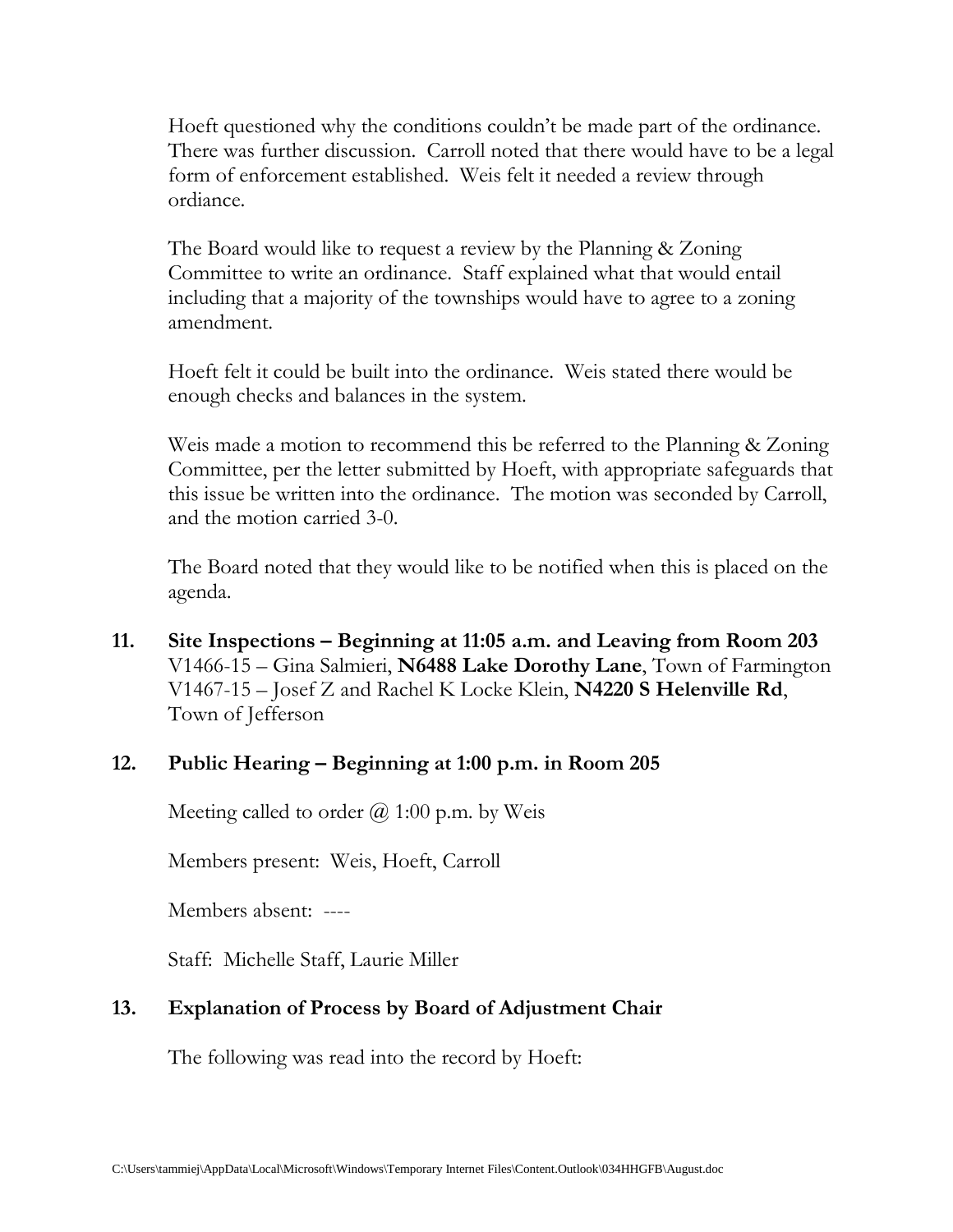# **NOTICE OF PUBLIC HEARING JEFFERSON COUNTY ZONING BOARD OF ADJUSTMENT**

**NOTICE IS HEREBY GIVEN** that the Jefferson County Zoning Board of Adjustment will conduct a public hearing at 1:00 p.m. on Thursday, August 13, 2015 in Room 205 of the Jefferson County Courthouse, Jefferson, Wisconsin. Matters to be heard are applications for variance from terms of the Jefferson County Zoning Ordinance. No variance may be granted which would have the effect of allowing in any district a use not permitted in that district. No variance may be granted which would have the effect of allowing a use of land or property which would violate state laws or administrative rules. Subject to the above limitations, variances may be granted where strict enforcement of the terms of the ordinance results in an unnecessary hardship and where a variance in the standards will allow the spirit of the ordinance to be observed, substantial justice to be accomplished and the public interest not violated. Based upon the findings of fact, the Board of Adjustment must conclude that: 1) Unnecessary hardship is present in that a literal enforcement of the terms of the ordinance would unreasonably prevent the owner from using the property for a permitted purpose or would render conformity with such restrictions unnecessarily burdensome; 2) The hardship is due to unique physical limitations of the property rather than circumstances of the applicant; 3) The variance will not be contrary to the public interest as expressed by the purpose and intent of the zoning ordinance. **PETITIONERS, OR THEIR REPRESENTATIVES, SHALL BE PRESENT.** There may be site inspections prior to public hearing which any interested parties may attend; discussion and possible action shall occur after public hearing on the following:

**V1466-15 – Gina Salmieri:** Variance from Sec. 11.04(f)8 of the Jefferson County Zoning Ordinance to temporarily allow two principal dwelling structures in an Agricultural/Rural Residential A-3 zone at **N6488 Lake Dorothy Ln**, Town of Farmington. The site is on PIN 008-0715-1422-002 (5 Acres.)

Gina Salmieri presented her petition. She stated they want to build a new house and live in the old farmhouse while they build.

There were no questions or comments in favor or opposition of the petition. There was a town response in the file in favor of the petition which was read into the record by Weis. Their decision noted that would like to see the old home removed one year after occupancy.

Staff gave staff report. She stated only one principal structure is allowed, and noted that zoning cannot track by occupancy. Her recommendation to the Board was to consider the timeline for removal of the old home by the issuance of the permit.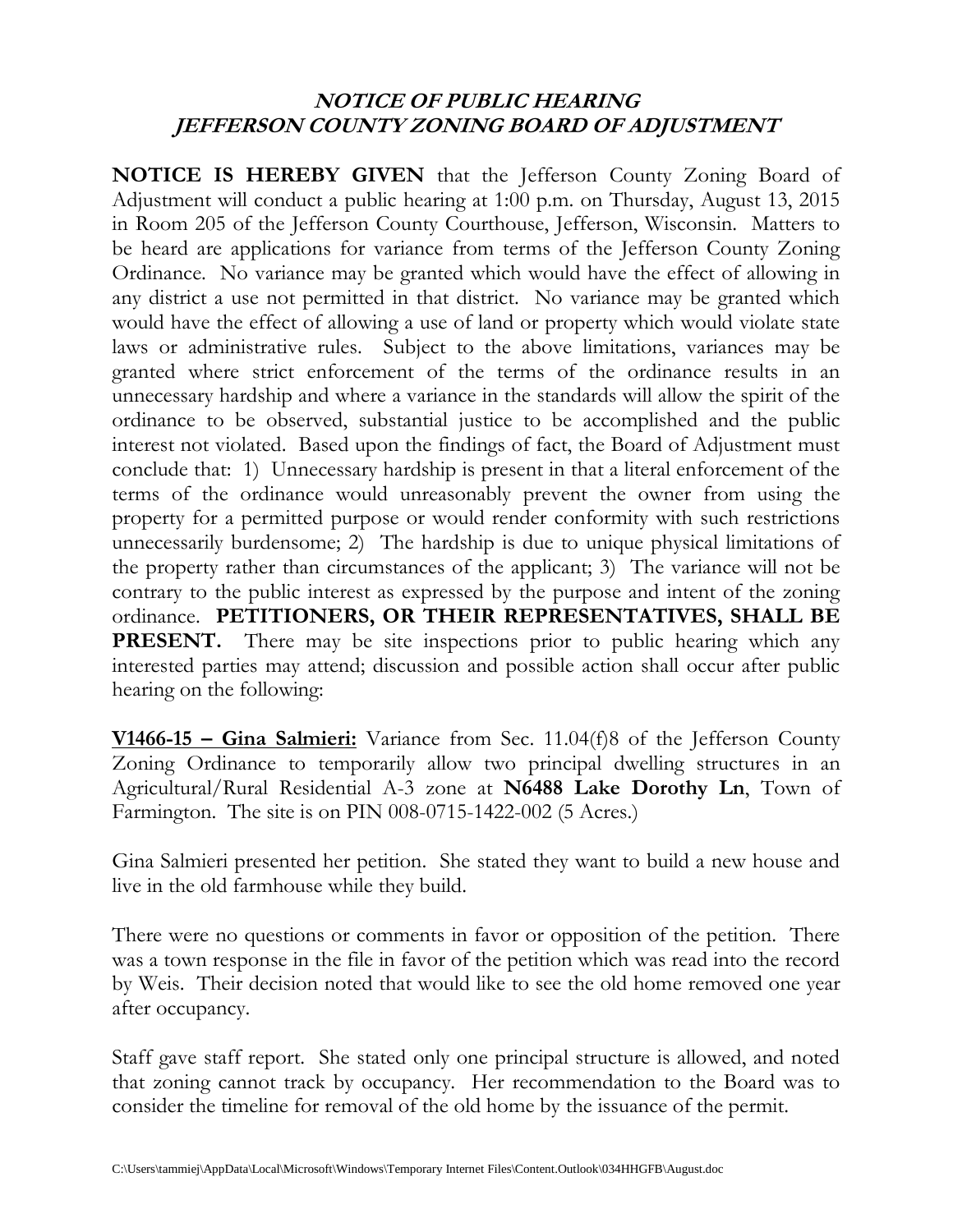Weis asked the petitioner if they were planning on living in the old home. The petitioner stated yes. Weis also questioned if they had animals, and the petitioner stated yes. Hoeft did make note that the Board is not obliged to the town's decision.

Weis explained that, in the past, they have used a removal date that coincides with the zoning permit, and asked the petitioner if that would be acceptable to them. The petitioner stated yes.

Carroll noted the three criteria the Board needs to consider, and asked the petitioner if this was an actively working farm. The petitioner stated they do have animals.

**V1467-15 – Josef Z Locke Klein:** Variance from Sec. 11.04(f)6 of the Jefferson County Zoning Ordinance to reduce the A-1 zone minimum lot width to construct a detached garage at **N4220 S Helenville Rd**. The site is on PIN 014-0615-1042-001 (2.99 Acres) in the Town of Jefferson.

Josef Locke Klein presented the petition. Rachel Locke Klein was also present. Mr. Locke Klein stated they wanted to reconstruct what was existing. He noted that there was a fire in the building, and there were holes in the roof. He also addressed the three criteria, and explained.

Rachel Locke Klein and Lorraine Peters were in favor of the petition. There were no questions or comments opposing the petition. There was a town response in the file approving the petition which was read into the record by Weis.

Staff report was given by Staff. She explained the minimum lot width required, and noted that there was no place on the lot that was 200' in width. Staff also noted that the new structure would meet the setbacks, and there was no compliant location on the lot that met the width. There is a survey for the lot from the 1980s.

Weis questioned Staff about changes in the ordinance. Staff noted she could not comment. Weis questioned the petitioner if he understood that the setbacks were from the roofline. The petitioner stated yes. Carroll questioned the width of the lot were the building was located. The petitioner stated it was around 170' to 180'. Staff asked the petitioner the use of the structure. The petitioner stated it would be residential storage.

**V1454-15 – Wausau Homes of Cottage Grove/David & Lorraine Peters Trust Property:** Variance from Sec. 11.07(d)2 of the Jefferson County Zoning Ordinance to construct a residence at less than the required right-of-way and centerline setbacks of **County Road B and Park Lane**. The property is in the Town of Lake Mills on PIN 018-0713-0233-025 (0.709 Acre) in a Residential R-1 zone.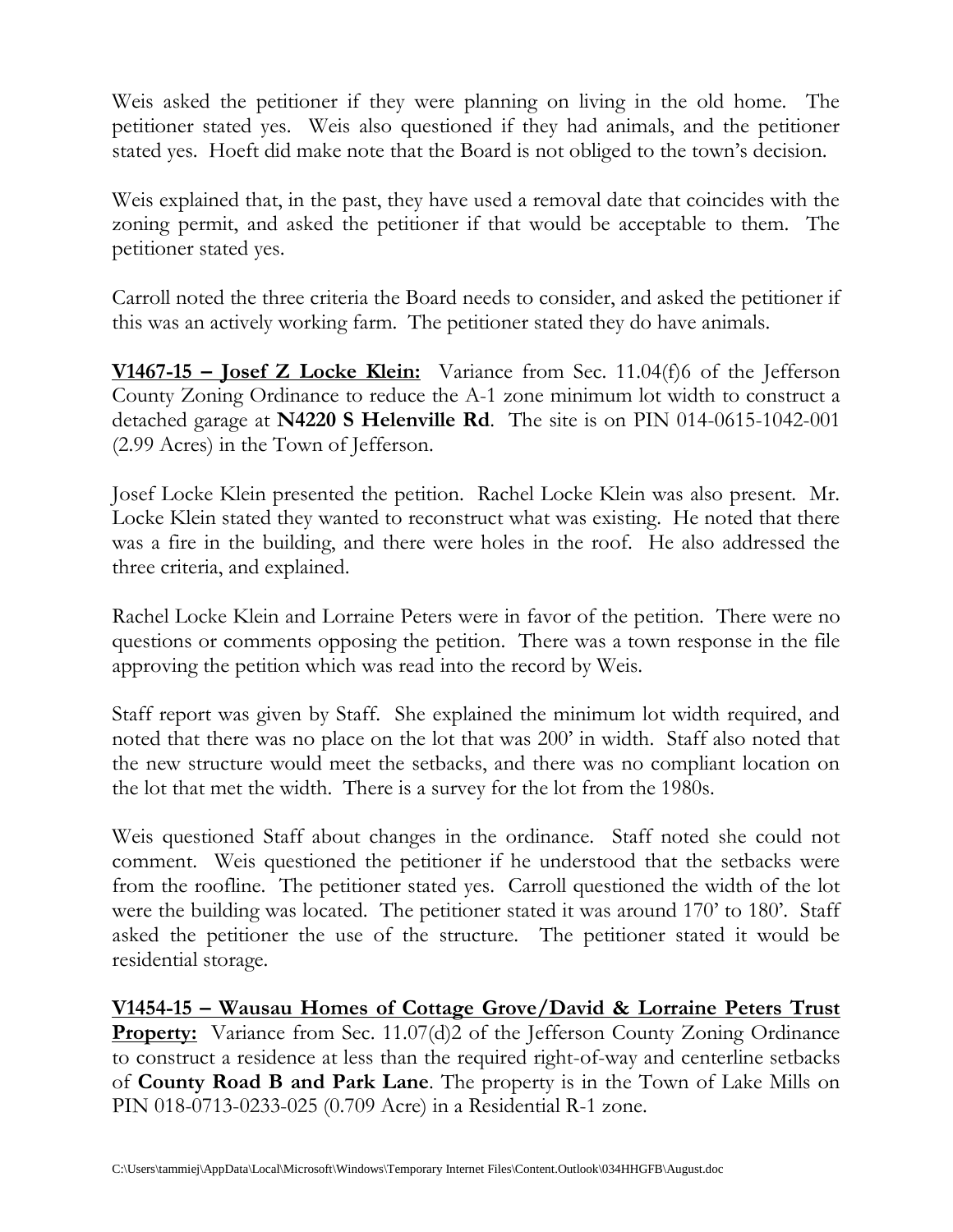Weis explained the original request and decision, and the condition of that approval was based on the Jefferson County Highway Department's recommendation.

Lorraine Peters presented her petition. She stated that it was their intent to remove the existing home and build a new one. They were coming back again before the Board because the property was reviewed again by the Highway Department who was now in support of approving the driveway coming off of County Road B.

Staff report was given by Staff. She noted there was an e-mail from the Highway Department in the file, and stated the petitioner was here today to have the condition from the original approval removed that stated there would be no access allowed from County Road B. Nothing else from the original approval would change.

There were no questions or comments in favor or opposition of the petition.

Hoeft read the e-mail from the Highway Department into the record which indicated that they were in support of allowing the access for the property off of County Road B.

Hoeft noted that in the original hearing, there was a neighbor who had concerns about runoff. The petitioner stated that the runoff was as a result of the rebuilding of County Road B, and that the neighbors had talked with the Highway Department. An agreement between the neighbor and the Highway Department was established to rectify the problem. The petitioner also noted that the driveway will remain where it is now.

# **14. Discussion and Possible Action on Above Petitions (See files & following pages)**

## **15. Adjourn**

Motion was made by Carroll, seconded by Weis, motion carried 3-0 to adjourn @ 1:47p.m.

**If you have questions regarding these variances, please contact the Zoning Department at 920-674-7113 or 920-674-8638. Variance files referenced on this hearing notice may be viewed in Courthouse Room 201 between the hours of 8:00 a.m. and 4:30 p.m. Monday through Friday, excluding holidays. Materials covering other agenda items can be found at www.jeffersoncountywi.gov.**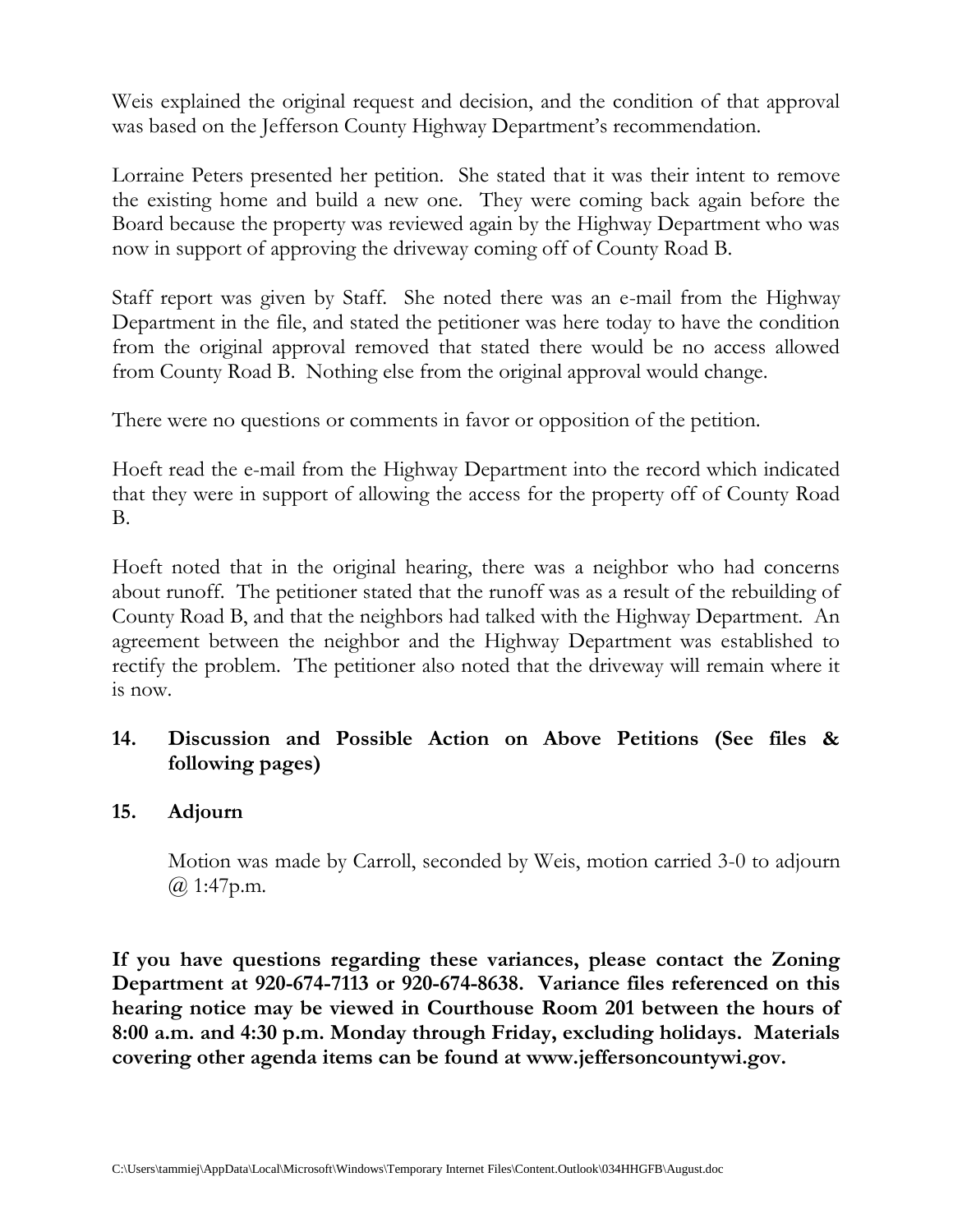# **JEFFFERSON COUNTY ZONING BOARD OF ADJUSTMENT**

*A quorum of any Jefferson County Committee, Board, Commission or other body, including the Jefferson County Board of Supervisors, may be present at this meeting.*

Individuals requiring special accommodations for attendance at the meeting should contact the County Administrator at 920-674-7101 at least 24 hours prior to the meeting so appropriate arrangements can be made.

 $\overline{\phantom{a}}$  , and the contract of the contract of the contract of the contract of the contract of the contract of the contract of the contract of the contract of the contract of the contract of the contract of the contrac

*A digital recording of the meeting will be available in the Zoning Department upon request.*

Secretary Date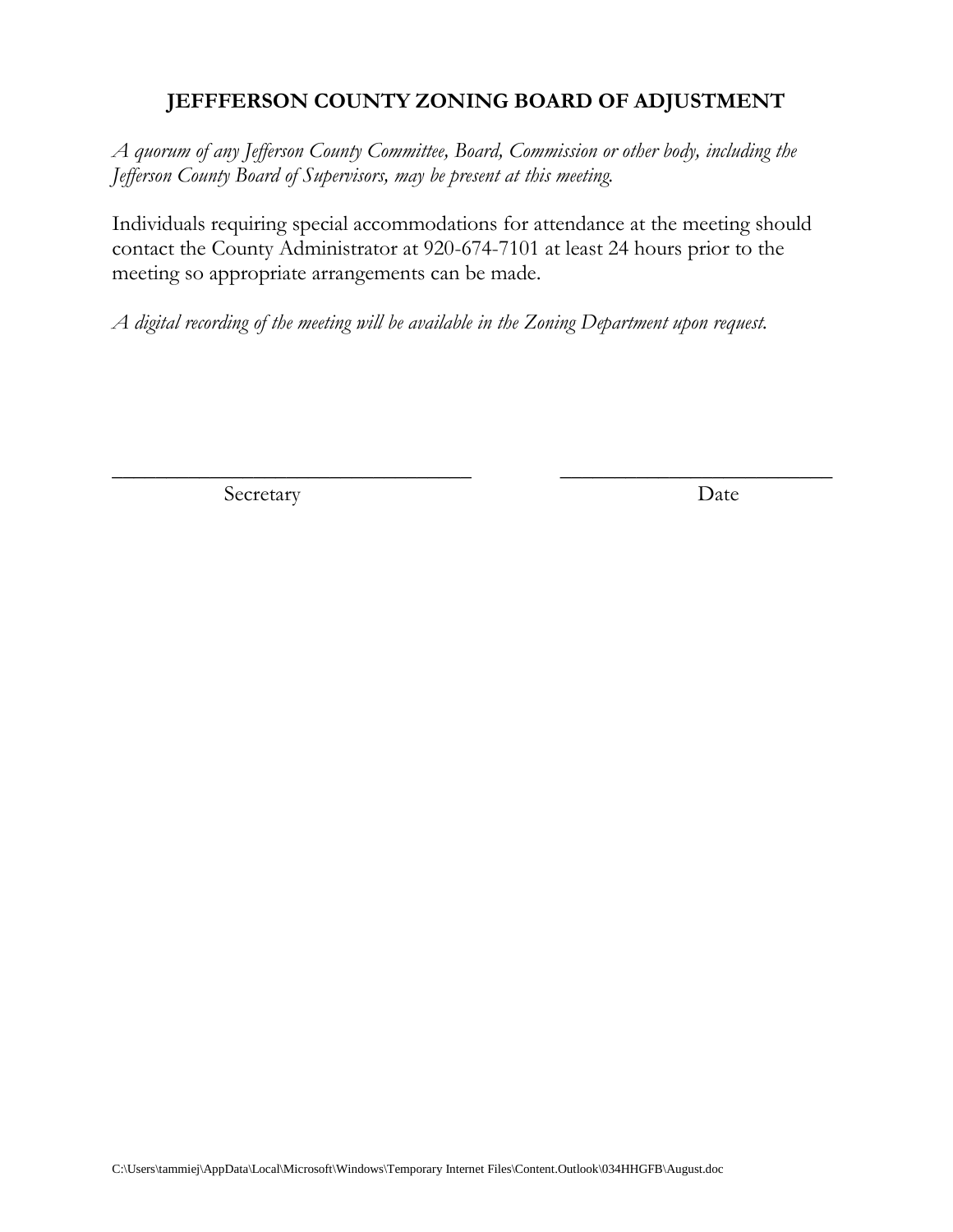## **DECISION OF THE ZONING BOARD OF ADJUSTMENT JEFFERSON COUNTY, WISCONSIN**

#### **FINDINGS OF FACT**

| PETITION NO.:<br><b>HEARING DATE:</b>                                                                                                                                                                                                                                                                                                                                                                                       | 2015 V1466<br>08-13-2015                                             |  |
|-----------------------------------------------------------------------------------------------------------------------------------------------------------------------------------------------------------------------------------------------------------------------------------------------------------------------------------------------------------------------------------------------------------------------------|----------------------------------------------------------------------|--|
| <b>APPLICANT:</b>                                                                                                                                                                                                                                                                                                                                                                                                           | Gina Salmieri                                                        |  |
| <b>PROPERTY OWNER:</b>                                                                                                                                                                                                                                                                                                                                                                                                      | <b>SAME</b>                                                          |  |
| PARCEL (PIN #):                                                                                                                                                                                                                                                                                                                                                                                                             | 008-0715-1422-002                                                    |  |
| <b>TOWNSHIP:</b>                                                                                                                                                                                                                                                                                                                                                                                                            | Farmington                                                           |  |
| <b>INTENT OF PETITIONER:</b> To temporary allow two residential structures in an A-3<br><b>Agricultural/Rural Residential Zone.</b>                                                                                                                                                                                                                                                                                         |                                                                      |  |
|                                                                                                                                                                                                                                                                                                                                                                                                                             |                                                                      |  |
|                                                                                                                                                                                                                                                                                                                                                                                                                             |                                                                      |  |
|                                                                                                                                                                                                                                                                                                                                                                                                                             |                                                                      |  |
| THE APPLICANT REQUESTS A VARIANCE FROM SECTION 11.04(f)6<br>OF<br>THE JEFFERSON COUNTY ZONING ORDINANCE.<br>THE FEATURES OF THE PROPOSED CONSTRUCTION AND PROPERTY WHICH<br>RELATE TO THE GRANT OR DENIAL OF THE VARIANCE APPLICATION ARE:<br>The petitioner would like to live in an existing residence while building a brand new<br>residence. There is no proposal for time of removal for the older structure. The new |                                                                      |  |
| structure must meet all setbacks. A new sanitary system will be required.                                                                                                                                                                                                                                                                                                                                                   |                                                                      |  |
|                                                                                                                                                                                                                                                                                                                                                                                                                             |                                                                      |  |
|                                                                                                                                                                                                                                                                                                                                                                                                                             |                                                                      |  |
|                                                                                                                                                                                                                                                                                                                                                                                                                             |                                                                      |  |
|                                                                                                                                                                                                                                                                                                                                                                                                                             |                                                                      |  |
|                                                                                                                                                                                                                                                                                                                                                                                                                             |                                                                      |  |
|                                                                                                                                                                                                                                                                                                                                                                                                                             |                                                                      |  |
|                                                                                                                                                                                                                                                                                                                                                                                                                             |                                                                      |  |
|                                                                                                                                                                                                                                                                                                                                                                                                                             |                                                                      |  |
|                                                                                                                                                                                                                                                                                                                                                                                                                             |                                                                      |  |
|                                                                                                                                                                                                                                                                                                                                                                                                                             | FACTS OR OBSERVATIONS BASED ON SITE INSPECTIONS:<br>Site inspections |  |

**conducted. Observed property layout & location.**

**FACTS PRESENTED AT PUBLIC HEARING: See tape, minutes & file.**

C:\Users\tammiej\AppData\Local\Microsoft\Windows\Temporary Internet Files\Content.Outlook\034HHGFB\August.doc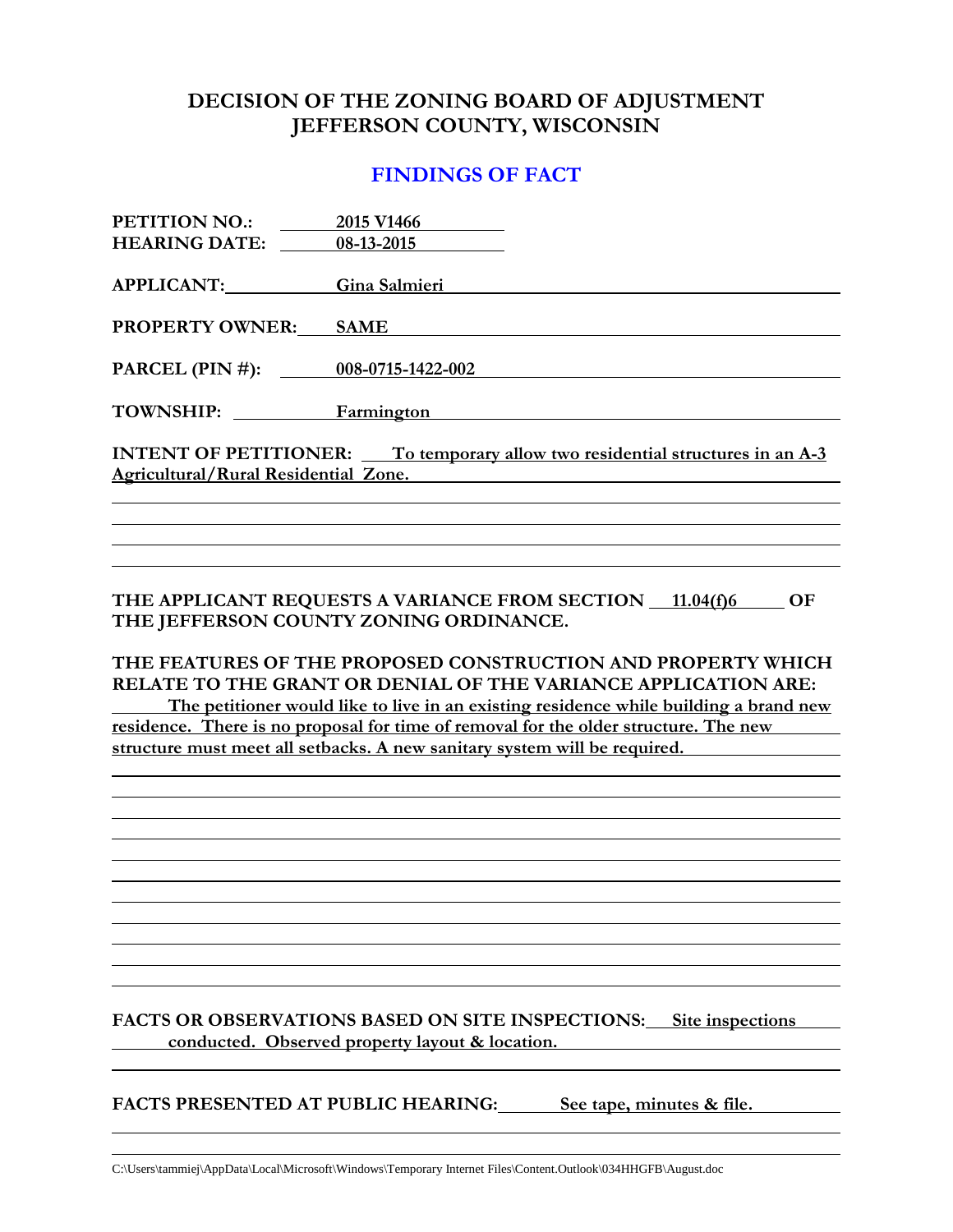#### **DECISION STANDARDS**

- **A. NO VARIANCE MAY BE GRANTED WHICH WOULD HAVE THE EFFECT OF ALLOWING IN ANY DISTRICT A USE NOT PERMITTED IN THAT DISTRICT ---------**
- **B. NO VARIANCE MAY BE GRANTED WHICH WOULD HAVE THE EFFECT OF ALLOWING A USE OF LAND OR PROPERTY WHICH WOULD VIOLATE STATE LAWS OR ADMINISTRATIVE RULES: ---------**
- **C. SUBJECT TO THE ABOVE LIMITATIONS, VARIANCES MAY BE GRANTED WHERE STRICT ENFORCEMENT OF THE TERMS OF THE ORDINANCE RESULTS IN AN UNNECESSARY HARDSHIP & WHERE A VARIANCE IN THE STANDARDS WILL ALLOW THE SPIRIT OF THE ORDINANCE TO BE OBSERVED, SUBSTANTIAL JUSTICE TO BE ACCOMPLISHED, & THE PUBLIC INTEREST NOT VIOLATED.**

**BASED ON THE FINDINGS OF FACT, THE BOARD CONCLUDES THAT:**

- **1. UNNECESSARY HARDSHIP IS PRESENT IN THAT A LITERAL ENFORCEMENT OF THE TERMS OF THE ZONING ORDINANCE WOULD UNREASONABLY PREVENT THE OWNER FROM USING THE PROPERTY FOR A PERMITTED PURPOSE OR WOULD RENDER CONFORMITY WITH SUCH RESTRICTIONS UNNECESSARILY BURDENSOME BECAUSE they have animals that they need to take care of. Staying there while building will provide security. It's a reasonable request.**
- **2. THE HARDSHIP IS DUE TO UNIQUE PHYSICAL LIMITATIONS OF THE PROPERTY RATHER THAN THE CIRCUMSTANCES OF THE APPLICANT BECAUSE** the ordinance creates the hardship. The A-3 zoned property requires the **presence of a stock caretaker.**
- **3. THE VARIANCE WILL NOT BE CONTRARY TO THE PUBLIC INTEREST AS EXPRESSED BY THE PURPOSE AND INTENT OF THE ZONING ORDINANCE BECAUSE they will wind up with 1 new house. Being concurrent with the land use permit for removal makes it plausible. It's a substantial improvement to the area.**

**\*A VARIANCE MAY BE GRANTED IF ALL THESE CONDITIONS ARE MET\***

**DECISION: THE REQUESTED VARIANCE IS GRANTED.**

**MOTION: Hoeft SECOND: Carroll VOTE: 3-0**

**Motion made by Carroll, seconded by Hoeft, motion carried 3-0 to add the following conditions:**

**CONDITIONS OF APPROVAL: The old house is to be removed within 2 years from the issuance of the zoning permit. The existing structure is to be occupied by the owner/applicant.**

**CHAIRPERSON**

**SIGNED: DATE: 08-13-2015**

**BOARD DECISIONS MAY BE APPEALED TO CIRCUIT COURT. AUDIO RECORD OF THESE PROCEEDINGS IS AVAILABLE UPON REQUEST.**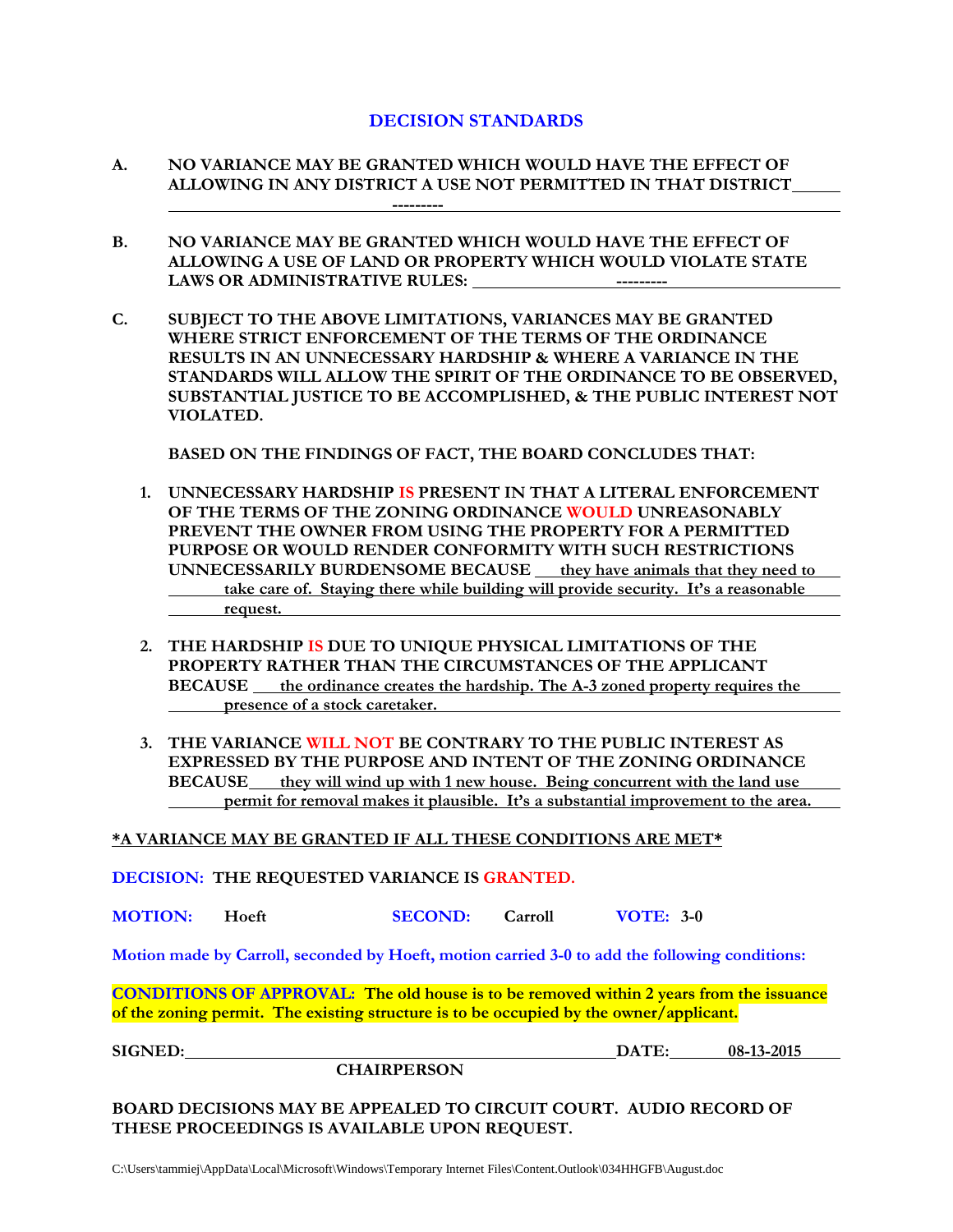## **DECISION OF THE ZONING BOARD OF ADJUSTMENT JEFFERSON COUNTY, WISCONSIN**

#### **FINDINGS OF FACT**

| PETITION NO.:                                                                             | 2015 V1467                        |  |
|-------------------------------------------------------------------------------------------|-----------------------------------|--|
| <b>HEARING DATE:</b>                                                                      | 08-13-2015                        |  |
|                                                                                           |                                   |  |
| APPLICANT:                                                                                | <b>Josef Locke Klein</b>          |  |
|                                                                                           |                                   |  |
| <b>PROPERTY OWNER:</b>                                                                    | Josef & Rachel Locke Klein        |  |
|                                                                                           |                                   |  |
|                                                                                           | PARCEL (PIN #): 014-0615-1042-001 |  |
|                                                                                           |                                   |  |
| <b>TOWNSHIP:</b>                                                                          | <b>I</b> efferson                 |  |
|                                                                                           |                                   |  |
| <b>INTENT OF PETITIONER:</b><br>To construct a detached garage in an area of the lot that |                                   |  |
| is less than 200 feet in width                                                            |                                   |  |
|                                                                                           |                                   |  |

THE APPLICANT REQUESTS A VARIANCE FROM SECTION 11.04(f)6 **OF THE JEFFERSON COUNTY ZONING ORDINANCE.**

**THE FEATURES OF THE PROPOSED CONSTRUCTION AND PROPERTY WHICH RELATE TO THE GRANT OR DENIAL OF THE VARIANCE APPLICATION ARE: The petitioner is proposing a 2,304 sq. ft. detached garage on this property. All structures must be constructed on the area of the lot that meets minimum width lot requirements of 200 feet. A vast majority of the lot is less than 200 feet in width. The petitioner is proposing to meet the required 20 foot setbacks.**

**FACTS OR OBSERVATIONS BASED ON SITE INSPECTIONS: Site inspections conducted. Observed property layout & location.**

**FACTS PRESENTED AT PUBLIC HEARING: See tape, minutes & file.**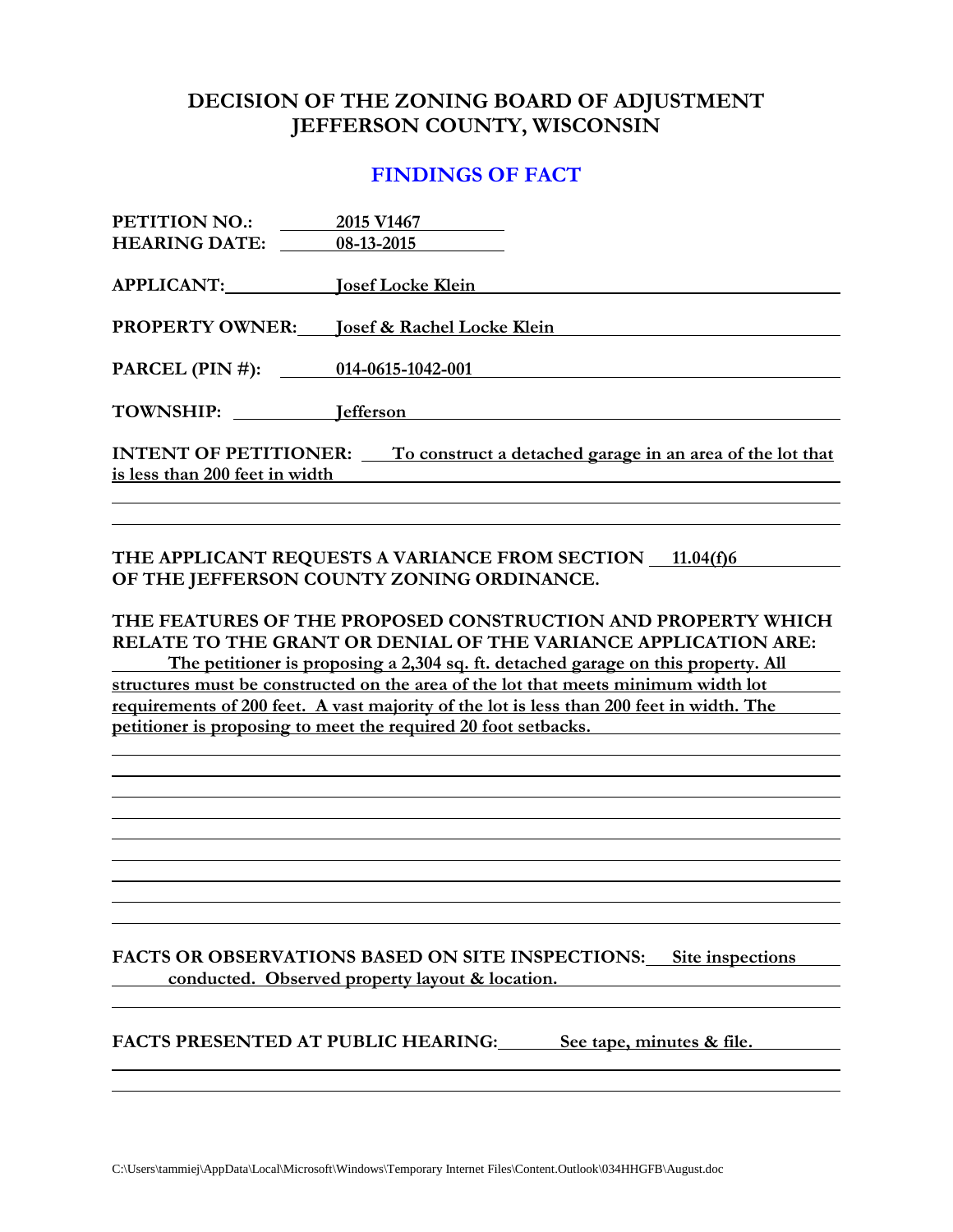#### **DECISION STANDARDS**

- **A. NO VARIANCE MAY BE GRANTED WHICH WOULD HAVE THE EFFECT OF ALLOWING IN ANY DISTRICT A USE NOT PERMITTED IN THAT DISTRICT ---------**
- **B. NO VARIANCE MAY BE GRANTED WHICH WOULD HAVE THE EFFECT OF ALLOWING A USE OF LAND OR PROPERTY WHICH WOULD VIOLATE STATE**  LAWS OR ADMINISTRATIVE RULES: **-----------** ----------
- **C. SUBJECT TO THE ABOVE LIMITATIONS, VARIANCES MAY BE GRANTED WHERE STRICT ENFORCEMENT OF THE TERMS OF THE ORDINANCE RESULTS IN AN UNNECESSARY HARDSHIP & WHERE A VARIANCE IN THE STANDARDS WILL ALLOW THE SPIRIT OF THE ORDINANCE TO BE OBSERVED, SUBSTANTIAL JUSTICE TO BE ACCOMPLISHED, & THE PUBLIC INTEREST NOT VIOLATED.**

**BASED ON THE FINDINGS OF FACT, THE BOARD CONCLUDES THAT:**

- **4. UNNECESSARY HARDSHIP IS PRESENT IN THAT A LITERAL ENFORCEMENT OF THE TERMS OF THE ZONING ORDINANCE WOULD UNREASONABLY PREVENT THE OWNER FROM USING THE PROPERTY FOR A PERMITTED PURPOSE OR WOULD RENDER CONFORMITY WITH SUCH RESTRICTIONS UNNECESSARILY BURDENSOME BECAUSE it's a parcel of record not consistent with the zoning ordinance. It has existed. Not to be allowed the garage would be a hardship. The lot was formed in the past – it's the lot itself that limits the siting of the structure.**
- **5. THE HARDSHIP IS DUE TO UNIQUE PHYSICAL LIMITATIONS OF THE PROPERTY RATHER THAN THE CIRCUMSTANCES OF THE APPLICANT BECAUSE the geometry/size of the lot is not consistent with the zoning ordinance. All other setbacks will be complied with. The physical limitations are imposed by the circumstances relative to the shape of the lot.**
- **6. THE VARIANCE WILL NOT BE CONTRARY TO THE PUBLIC INTEREST AS EXPRESSED BY THE PURPOSE AND INTENT OF THE ZONING ORDINANCE BECAUSE the existing structure to be removed has fire damage. It would be safer to replace it. It meets all the setbacks, and improves the situation.**

#### **\*A VARIANCE MAY BE GRANTED IF ALL THESE CONDITIONS ARE MET\***

**DECISION: THE REQUESTED VARIANCE IS GRANTED.**

**MOTION: Carroll SECOND: Weis VOTE: 3-0**

**CONDITIONS OF APPROVAL: Secure the proper zoning permits for construction of the garage.**

**SIGNED: DATE: 08-13-2015**

**CHAIRPERSON**

**BOARD DECISIONS MAY BE APPEALED TO CIRCUIT COURT. AUDIO RECORD OF THESE PROCEEDINGS IS AVAILABLE UPON REQUEST. DECISION OF THE ZONING BOARD OF ADJUSTMENT**

C:\Users\tammiej\AppData\Local\Microsoft\Windows\Temporary Internet Files\Content.Outlook\034HHGFB\August.doc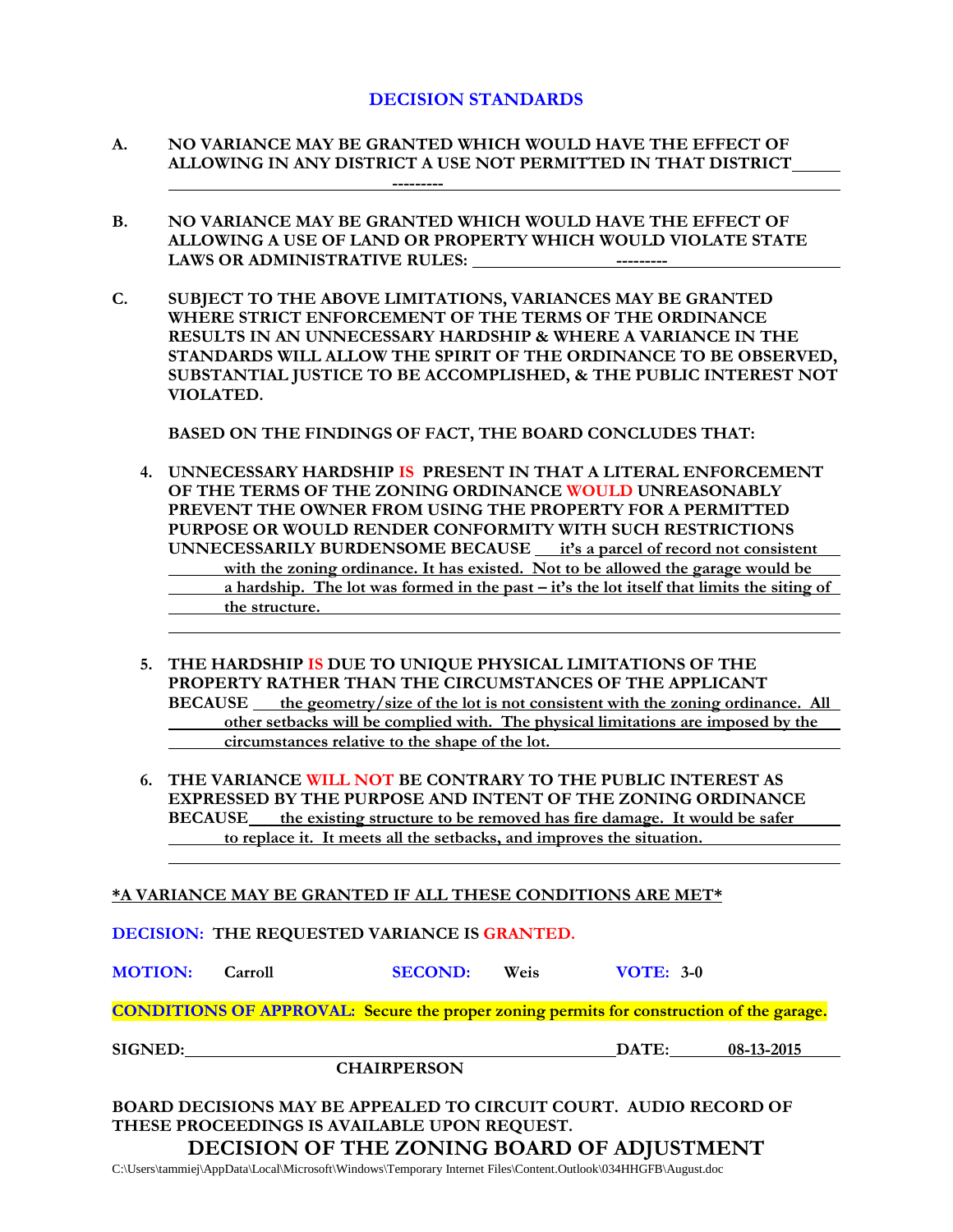### **JEFFERSON COUNTY, WISCONSIN**

#### **FINDINGS OF FACT**

| PETITION NO.:                                                                     | 2015 V1454                                      |  |
|-----------------------------------------------------------------------------------|-------------------------------------------------|--|
| <b>HEARING DATE:</b>                                                              | 05-14-2015                                      |  |
|                                                                                   |                                                 |  |
| <b>APPLICANT:</b>                                                                 | Wausau Homes of Cottage Grove Attn: Ben Conklin |  |
|                                                                                   |                                                 |  |
| <b>PROPERTY OWNER:</b>                                                            | David & Lorraine Peters Trust                   |  |
|                                                                                   |                                                 |  |
| PARCEL (PIN #): 018-0713-0233-025                                                 |                                                 |  |
|                                                                                   |                                                 |  |
| TOWNSHIP: Lake Mills                                                              |                                                 |  |
|                                                                                   |                                                 |  |
| <b>INTENT OF PETITIONER:</b> The petitioner would like to remove the existing     |                                                 |  |
| residence and build a new residence. The new residence will not meet road setback |                                                 |  |
| requirements.                                                                     |                                                 |  |

THE APPLICANT REQUESTS A VARIANCE FROM SECTION 11.07(d)2 OF THE **JEFFERSON COUNTY ZONING ORDINANCE.**

#### **THE FEATURES OF THE PROPOSED CONSTRUCTION AND PROPERTY WHICH RELATE TO THE GRANT OR DENIAL OF THE VARIANCE APPLICATION ARE:**

**The petitioner would like to remove the existing residence and built a brand new residence. The new residence is proposed 18.2 feet from the right of way of CTH B, whereas the required setback is 50 feet from the right-of-way and 110 feet from the centerline. The new residence will be 10.4 feet from the right of way Park Lane whereas the required setback is 50 feet from the right-of-way and 85 feet from the centerline.** 

**FACTS OR OBSERVATIONS BASED ON SITE INSPECTIONS: Site inspections conducted. Observed property layout & location.**

**FACTS PRESENTED AT PUBLIC HEARING: See tape, minutes & file.**